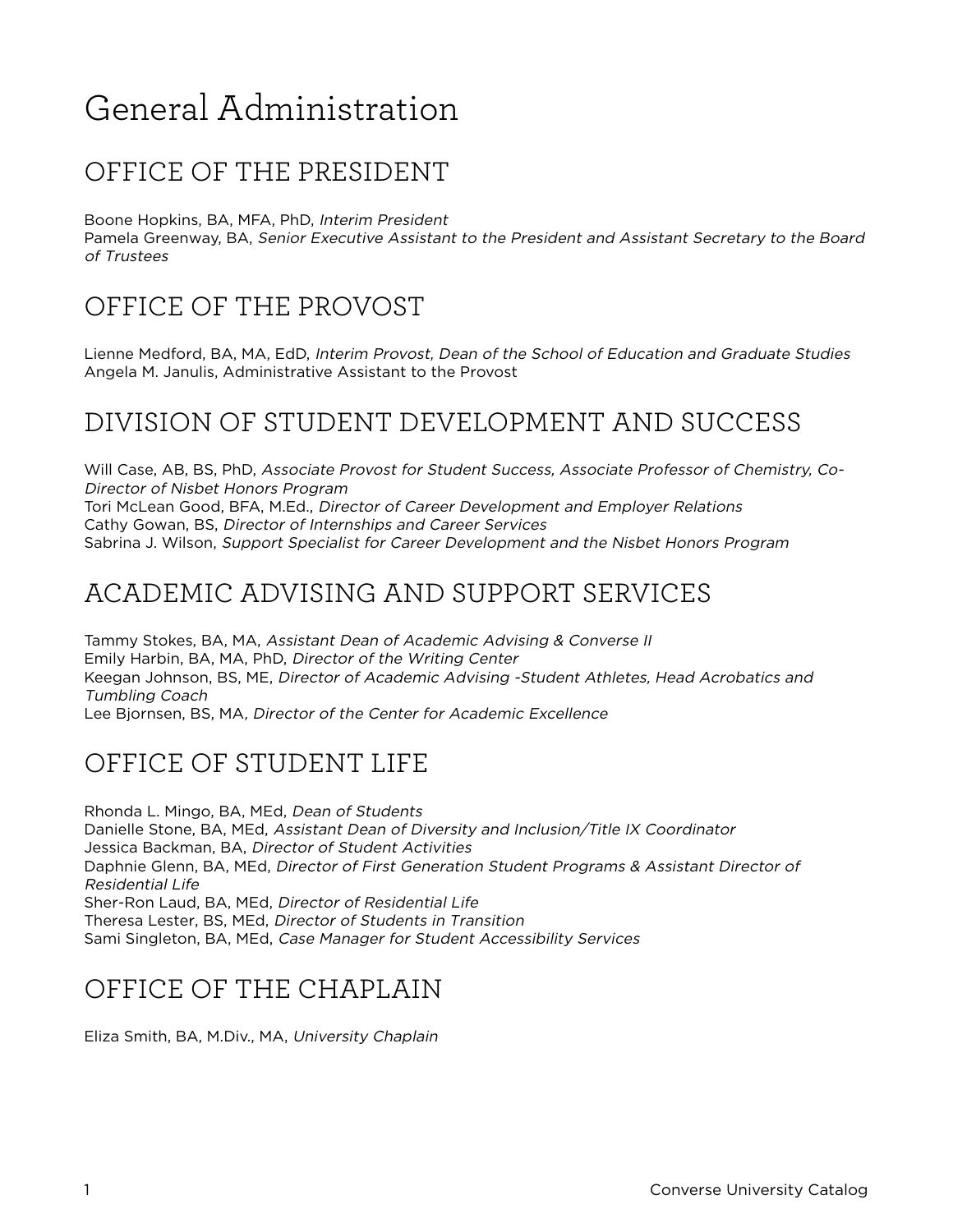# WELLNESS CENTER

Bethany Garr, MSED, LPC, Director of Counseling & Wellness Alexandra Eshenbaugh, MSW, LSW, Clinical Counselor Jenny Pouska, M.Ed., EdS., LPCA, Clinical Counselor Jennifer Travis, Wellness Center Coordinator

# MASTER OF FINE ARTS

Rick Mulkey, BA, MS, MFA, Director of MFA in Creative Writing Sarah Cooper, BA, MA, MFA, Associate Director of MFA in Creative Writing

#### MICKEL LIBRARY

Wade M. Woodward, BS, MLS, MA, Director of Mickel Library, Associate Librarian Wendi W. Arms, BMus, MMus, Music Librarian, Associate Librarian Mark A. Collier, AB, MA, MLIS Coordinator of Reference and Collections, Associate Librarian Rebecca G. Dalton, BA, Administrative Assistant and Acquisitions Supervisor Rebecca Daniels, BA, MLA, Director of Archives and Special Collections Richard D. Morgan, BA, Circulation/Document Delivery Supervisor Sarah R. Spigner, BMus, PGDipl, MLIS, Cataloging Librarian

# OFFICE OF THE REGISTRAR

Open, Registrar Gail Reeves, OST, BA, MBA, Enrollment and Registration Specialist Elizabeth H. Wood, BA, Records and Data Analyst Pam Wylie, BS, Associate Registrar

# SCHOOL OF THE ARTS

Chris Vaneman, BM, MM, MMA, DMA, Dean of the School of the Arts, Associate Professor of Flute Kathryn Boucher, MA, Director of the Milliken Art Gallery Paula M. Cash, Administrative Assistant Kathryn S. Holt, BA, MEd, EdS, Administrative Assistant to the Dean, School of the Arts Mayes C. Hopkins, Technical Director

#### PETRIE SCHOOL OF MUSIC

Susana Lalama, BMus, MA, PhD, Director of the Petrie School of Music, Associate Professor of Music Education, Conductor of the Wind Ensemble Glen Chaddock, Head Piano Technician Valerie MacPhail, BA, MM, DMA, Assistant Director of the Petrie School of Music Janae N. O'Shields, BA, Director of the Lawson Academy of the Arts and the Fine Arts Day Camp Mildred A. Roche, BM, MM, Instructor of Accompanying Erika Grodrian, Patron Services and Philanthropy Coordinator Kelly Vaneman, BM, MM, MMA, DMA, Chair of Musicology and Composition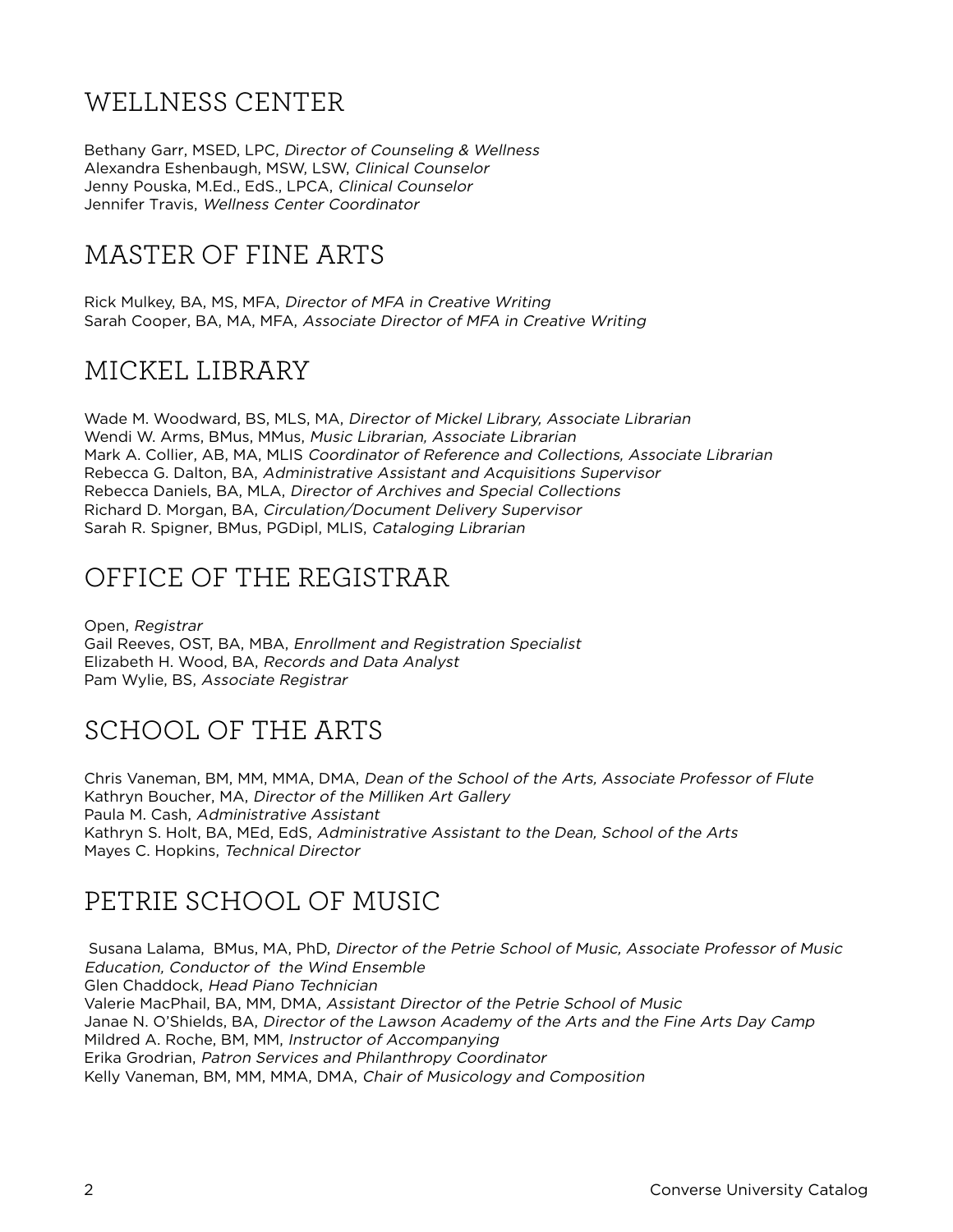# SCHOOL OF HUMANITIES, SCIENCES, & BUSINESS

Erin E. Templeton, BA, MA, PhD, Dean of School of Humanities, Sciences, and Business

# DEPARTMENT OF EDUCATION

Kelly Harrison-Maguire, BA, MEd, PhD, Dean of the School of Education and Graduate Studies Reed Chewning, BA, MEd, PhD, Chair, School of Education Barbara Austin, Administrative Assistant/Budget Manager Pamela Bradley, Administrative Assistant to the Provost and Director of Gifted Education Jenny Dunn, Education Placement and Compliance Officer Helen Landmesser, BS, MAT, University Center Greenville Office Manager Michael Youngblood, BS, Data Manager

#### OFFICE FOR ENROLLMENT MANAGEMENT AND SERVICES

Jamie Grant, BA, MS, Vice President for Enrollment Management Matt Cash, BA, Director of Admissions Alexis Stoneburner, BA, MIM (candidate), Assistant Director of Admissions & Visitor Experience Ashley Valladares, BA, Assistant Director of Admissions Operations Michelle Hernandez, BA, Assistant Director of Admissions Emily Karpinski, BS, MS, Assistant Director of Admissions Victoria Green, BA, Senior Admissions Counselor Laura-Clare Thevenet, BMA, School of the Arts Scholarship Coordinator/Admissions Counselor Jesse Sternberg, BA, MS, Admissions Counselor Parker Vander Ploeg, BA, Admissions Visit and Marketing Coordinator Jill Feist, BA, Graduate Admissions Specialist Cindy Mason, Data Entry Specialist

#### OPERATIONS AND STRATEGIC PLANNING

Kristin Lacey, BS, MBA, Vice President for Operations and Strategic Planning Kathy Flaherty, Accounting and Administration Senior Administrative Assistant

# OFFICE OF ACCOUNTING AND ADMINISTRATION

Dianne Crocker, BS, CPA, Vice President for Finance and Business Miranda Rochester, BS, Controller Donna Gorski, BA, MACC, Senior Accountant Sheila C. Bishop, Accounts Payable Administrator Annette S. Carswell, Payroll Administrator

#### FACILITY SERVICES AND PLANNING

Gladden Smoke, Director of Facilities Susan Jackson, Administrative Assistant to the Director of Facilities Scott Leonard, Maintenance Technician 1 Chris Wentz, Maintenance Technician 1 Bobby Mason, Maintenance Technician 2 Glenn Miller, HVAC Supervisor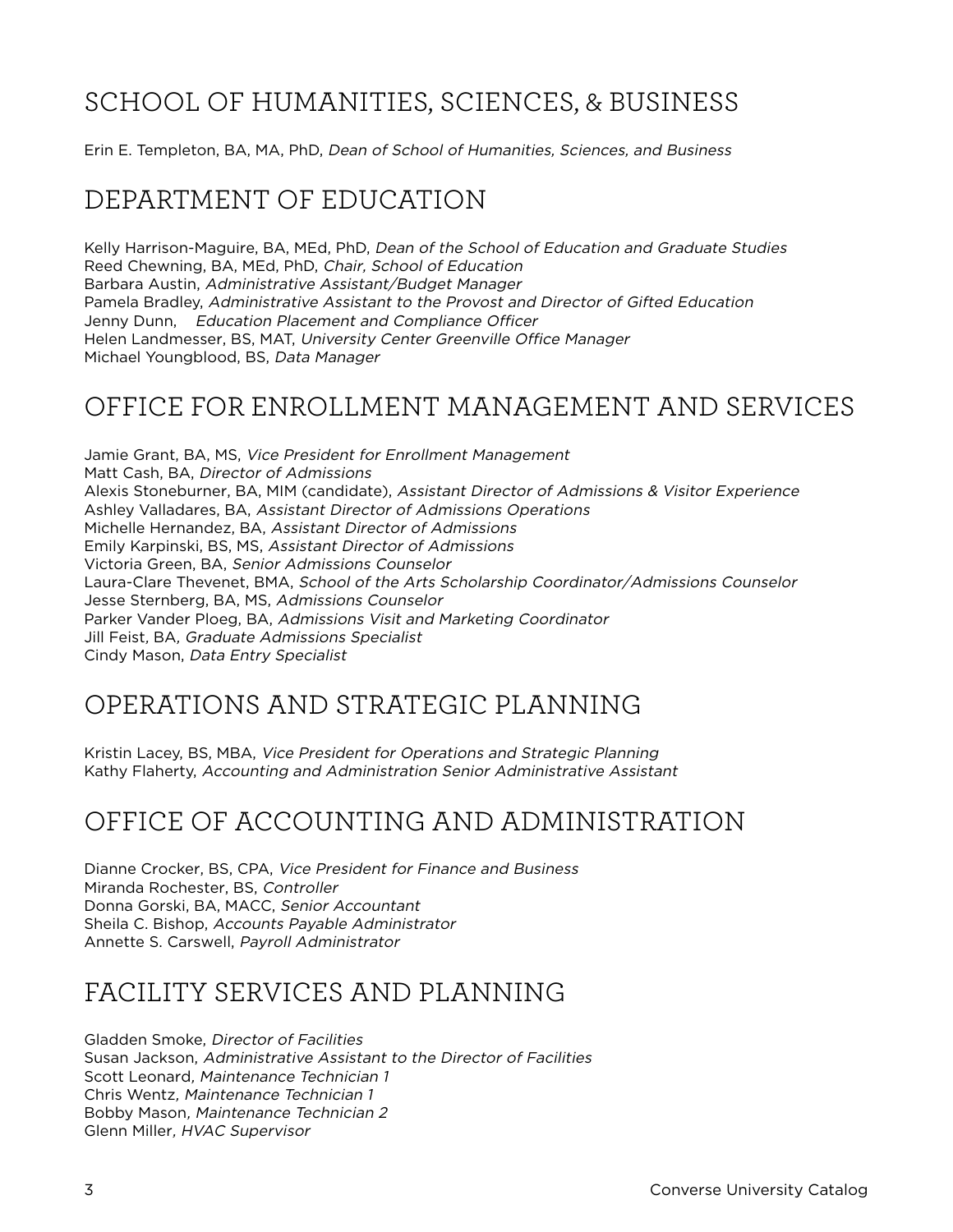Joel Seay, HVAC Technician 2 Cody Sigmon, HVAC Technician 1 Edward Strubble, Maintenance Supervisor

## EVENT SERVICES

Debbi Thompson, Director of Event Services Mayes C. Hopkins, Technical Director Elijah George, House Manager and Assistant Technical Director Joyce Thomason, Guest Services Coordinator

# OFFICE OF CAMPUS TECHNOLOGY

Zach Corbitt, AA, BS, MBA, Chief Information Officer Sarah Bosler, BA, IT Support Specialist Nancy S. Gage, BA, Database Programmer Amanda Gosnell, BA, Web Developer Cori McClure, BA, Director of Infrastructure and Desktop Support Donna Rawls, BS, Database Programmer Sonya Mode, Office Coordinator Christina Persson, BA, IT Support Specialist

# CAMPUS SAFETY

Larry W. Jones, Director of Campus Safety Selena Crews, Campus Safety Officer Kyle Crowder, Campus Fire Marshall and Emergency Management Coordinator Jerry Fowler, Campus Safety Officer James Green, Campus Safety Officer Marc Howard, Shift Sergeant Russell Joye, Campus Safety Officer Josh Mahaffey, Campus Safety Officer Ken McAbee, Training Sergeant Rebecca Noll, Campus Safety Officer Claire B. Owings, Administrative Assistant and Clery Compliance Officer Lannie D. Rudicill, Shift Sergeant Nickolas Vanderford, Campus Safety Officer

# STUDENT FINANCIAL SERVICES

James W. Kellam, BS, MBA, EdD '22, (candidate), Associate Vice President for Student Financial **Services** 

Student Financial Aid:

Beverly Lowrance, AS, BS, MIM '22 (candidate), Associate Director of Student Financial Services Kimberly D. Johnson, BS, Senior Financial Aid Counselor & Veterans Services Coordinator Kala Hudson, BA, MILS, Senior Financial Aid Counselor

Student Accounts: Becky Bates, Student Accounts Manager Danielle Fuller, AS, Student Financial Services Clerk & Cash Receipts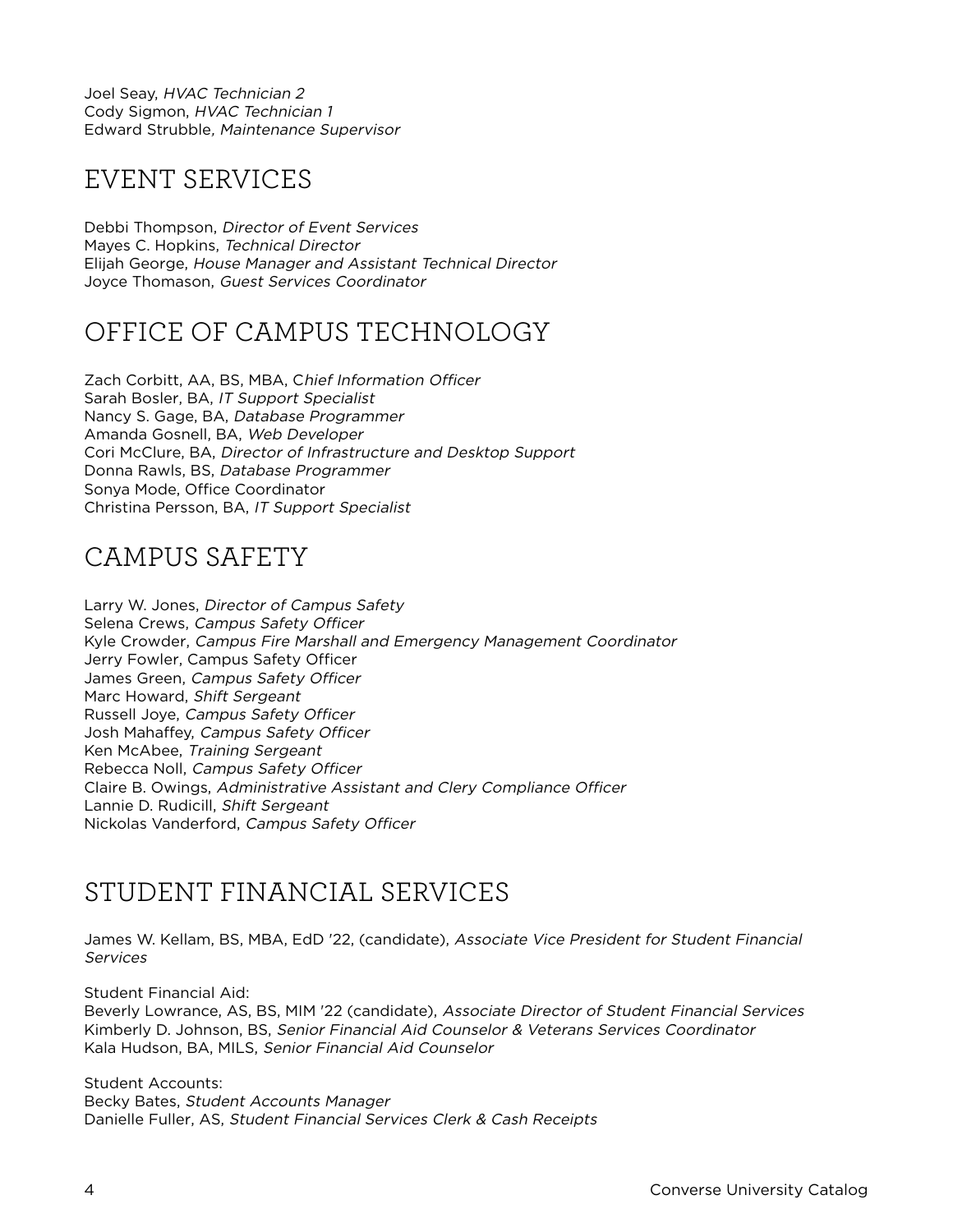## MAILROOM

Carol W. Gibbs, Mail Room Supervisor

# HUMAN RESOURCES

Claire Gregg, BA, PhD, Director of Human Resources Marissa D. Haben, Human Resources Coordinator Keshia Jackson Gilliam, BA, MA, EdD, Human Resources Consultant

## INSTITUTIONAL ADVANCEMENT

Open, Vice President for Institutional Advancement

# OFFICE OF DEVELOPMENT

Michael D. Kennedy, BS, CTFA, Interim Vice President for Philanthropy and Alumni Relations Gina Miller, BA, MA, Director for Philanthropy Rebecca Parrish, Director of Institutional Grants Michelle Patton, BS, Administrative Assistant for Institutional Advancement Kristina Pisano, BS, Associate Director of the Converse Annual Fund

# OFFICE OF ADVANCEMENT SERVICES

Anna French, BA, Gift Management Coordinator Lisa Marchi, BA, Director of Advancement Services

# OFFICE OF ALUMNI AND DONOR RELATIONS

Jessica Eggimann, BS, Director of Alumni Relations and Advisory Boards Eowyn Melaragno, BM, MM, Director of Donor Relations

# OFFICE OF COMMUNICATIONS

Holly Duncan, BS, MS, MBAA, Interim Vice President for Marketing and Communications Leah Anderson, BA, Marketing Director Michelle Bowen, BA, Associate Director of Marketing Deb Peluso, BFA, Director of Website Strategy and Digital Content Allison Reini, BA, Community Engagement Manager

# INTERCOLLEGIATE ATHLETIC DEPARTMENT

Jennifer Bell, BS, MS, Director of Intercollegiate Athletics Randy Loggins, BS, MS, Deputy Director of Athletics Jodi Strehl, BS, Senior Associate Director of Athletics, Senior Woman Administrator Halle Thompson, BA, MS, Director of Compliance Will Meyer, BA, MBA, Director for Athletic Communication